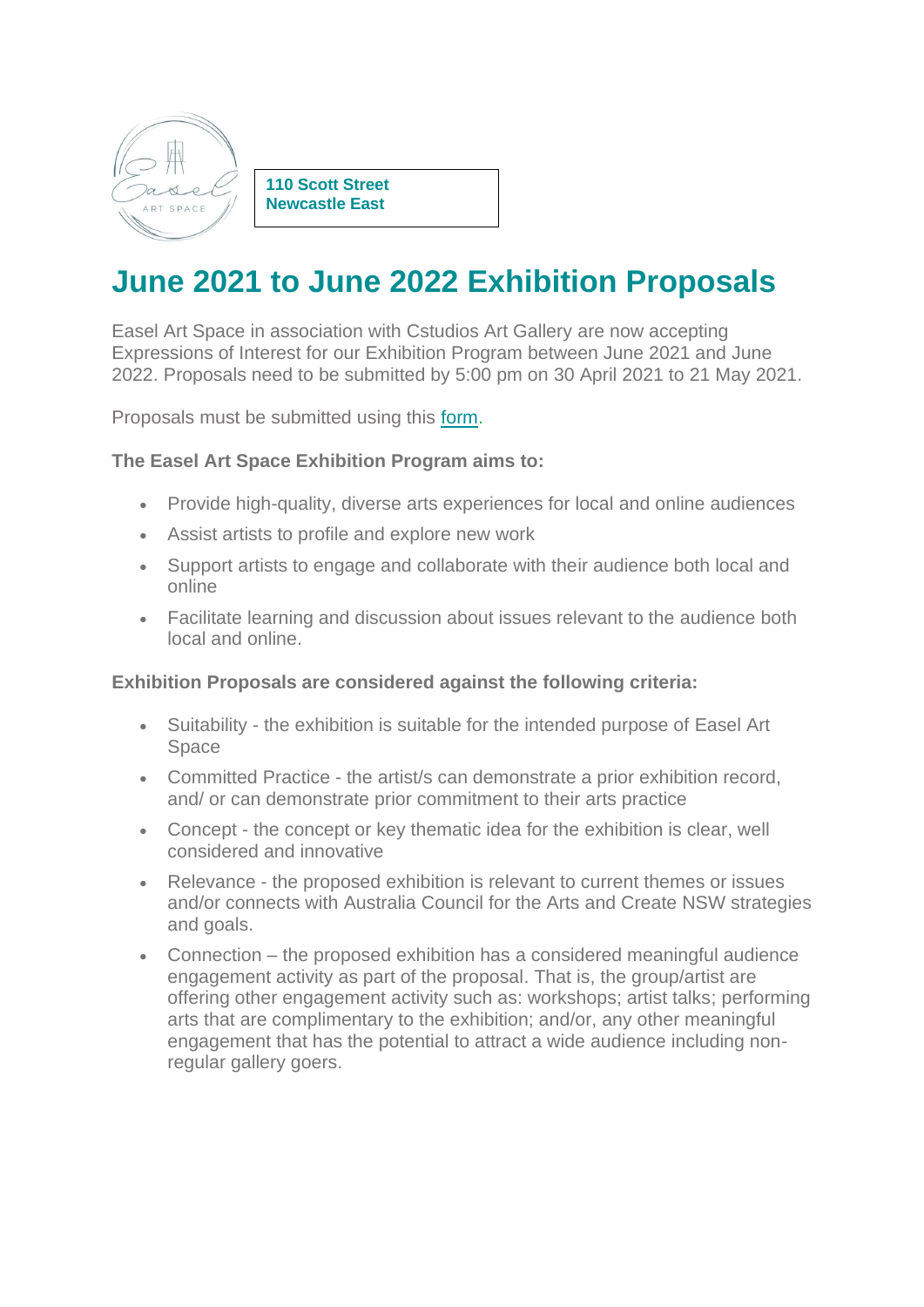# **The Opportunity**

There are many talented artists, curators and groups wanting to share their work and ideas. Easel Art Space is prepared support this by providing exhibition space, curation support and marketing.

We are currently seeking proposals from artists, groups and curators who would be interested in exhibiting their work in Easel Art Space between June 2021 and June 2022.

If this is something you want to be considered for you will need to complete the [proposal form](https://www.easel-art-space.com/exhibition-proposal) in as much detail as possible. Supporting images/ artist CV's/ floor plans will help your proposal immensely.

#### **The Space**

Please look carefully at the [space specifications](https://www.easel-art-space.com/floor-plan) and/or visit the space in person.

You will need to let us know if you can fill the space OR if you would like to be considered as an artist in a group exhibition. Think about the ways in which your work / proposal can best realise and compliment the potential of the space and any additional infrastructure and resources.

#### **Rationale/ Theme**

In your proposal provide a rationale/ theme for your work.

#### **What we provide**

- A site plan of the space, basic equipment for hanging and display
- 1-2 days (business hours only) for installation, with support
- 1 day for de-installation
- Promotion of the exhibition and associated events on the art space website, social media and our international website Trim Art along with other appropriate sites
- An opening event with beverages for sale
- A sales outlet at the space and extensively online.
- Gallery opening hours: Tuesday to Sunday and by appointment outside these business hours

| Tuesday   | 11.00 to 3.00pm |
|-----------|-----------------|
| Wednesday | 11.00 to 3.00pm |
| Thursday  | 11.00 to 3.00pm |
| Friday    | 4.00 to 8.00pm  |
| Saturday  | 12.00 to 6.00pm |
| Sunday    | 11.00 to 3.00pm |